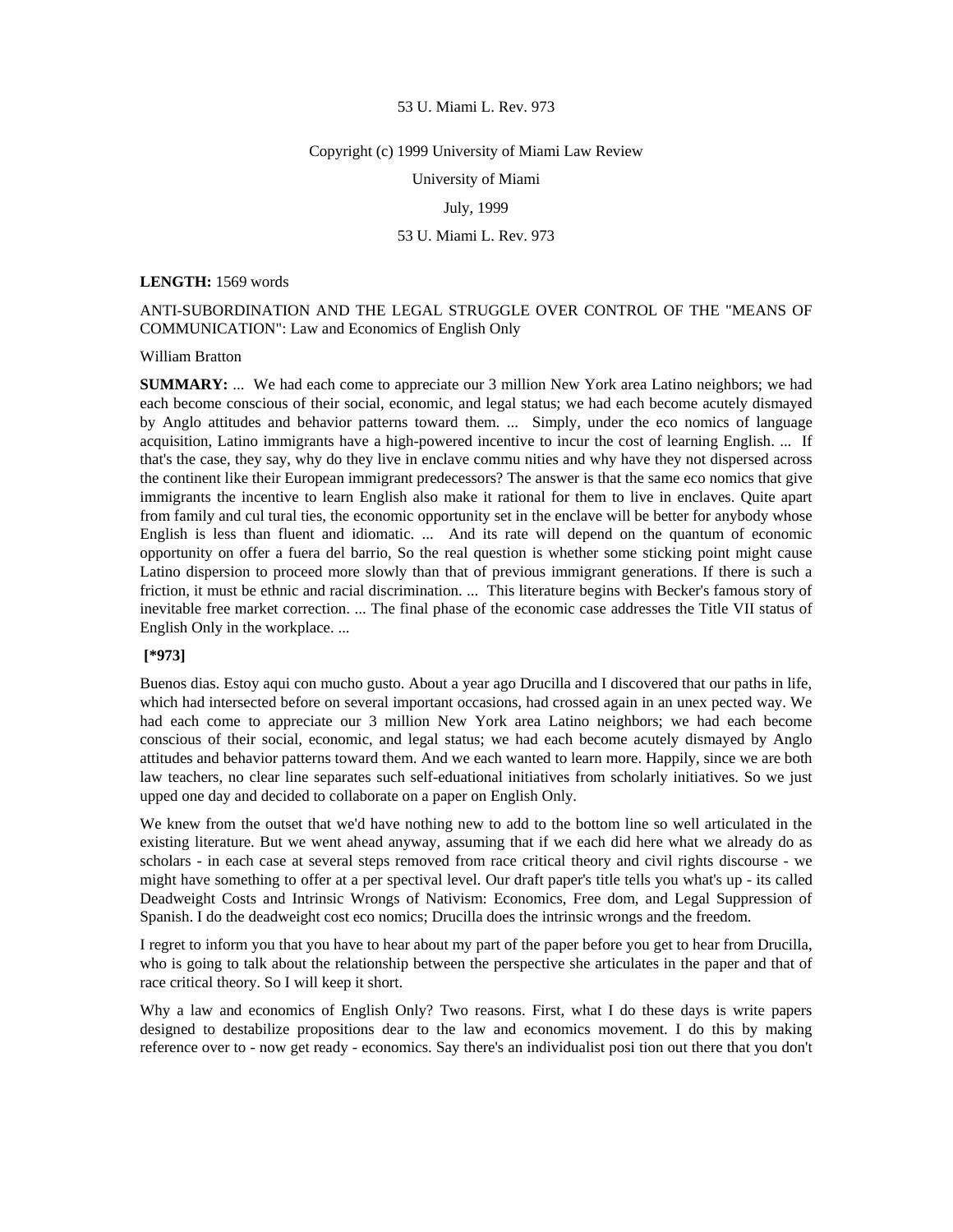### 53 U. Miami L. Rev. 973

like that's backed by an economic story. I've discovered that when you confront that position, you don't have to avoid addressing those economic presuppositions, and you don't have to content yourself with a dismissive, global rejection of microeconomic analysis. You can instead jump over the law and economics, and go to real economics. There you find out that things are, well, much more complicated and friendly to regulation than your law and economics col leagues want you to know. But, hey, what about the math? No te preoc cupe. Many law and economics people don't understand it either.

 **[\*974]** The second reason for doing economics is situation specific. Eng lish Only is supported by a plausible cost case. This says that since multiple langauges amount to a barrier to trade and other economic cooperation, we therefore are all better off economically if everybody speaks the same language. Now, this is right so far as it goes, and no one understands the point better than Latinos. The problem comes at the public policy level. English Only has it that law can be a means to the end of enhancing social welfare if used as a stick that heightens immi grant incentives to learn English. It is held to follow that public service provision should be monolingual and that employers should have com plete discretion to mandate English speech in the workplace.

The paper draws on the economics of langauge difference and of discrimination to refute this. The case has four four phases. The first plays the cards of wealth redistribution and cultural diversity. Now, since the game is to stay inside an orthodox microeconomic framework, these can't be trump cards. But it's still important to work them in. As to redistribution, the economics highlight a commonality of interest between language minorities and other minorities that has important implications for majoritarian political preference aggregation. The econotive also make racial segregation cost reductive. It follows as mat ter of political preference aggregation that those protected by Title VII on the basis of race and gender have a rational and solidaristic interest in supporting Title VII protection for language minorities. And this isn't just old-time socialist ideology - the result follows from evolutionary game theory.

As to diversity, the assumption that sameness lowers costs at some point has to be qualified by the counterassumption that diversity leads to creative interaction. No one knows where the optimum lies as between the two. But there is a strong possibility that the economic optimum may not converge with the culturally preferred result. For example, I think it's safe to project that white Anglos would resist mandatory multicultural education for their children as invasive of cul tural autonomy, even if it were more probable than not that such a pro gram would make their children better off economically in the long run. Ironically, a major difference between that resistence and Latino resis tence to English Only lies in the numbers - the objecting majority wins where the objecting minority loses.

Now to the second phase of the case. This assumes that English Only may be Kaldor-Hicks efficient, but turns around and attacks it on the standard law and economics ground that regulation is unnecessary where spontaneous order is adequate to the job. Simply, under the eco nomics of language acquisition, Latino immigrants have a high-powered **[\*975]** incentive to incur the cost of learning English. Accordingly, no regula tory problem is presented. Given this, you can reinterpret English Only in public choice terms as Anglo interest group legislation. The paper explicates this with a series of little population sorting models. They show that, at the margin, state level Official English could deter Latino in-migration and labor market competition; it also could protect the job prospects of Anglo civil servants. This is particularly likely in a state with an overall Anglo majority but Latino majorities in selected locali ties. Not by the way that nativist ideology isn't the prime mover behind Official English - I just think its useful to highlight this seamy public choice underside.

The third phase of the case anticipates the main nativist objection to the assertion that Latinos have a sufficient economic incentive to learn English. If that's the case, they say, why do they live in enclave commu nities and why have they not dispersed across the continent like their European immigrant predecessors? The answer is that the same eco nomics that give immigrants the incentive to learn English also make it rational for them to live in enclaves. Quite apart from family and cul tural ties, the economic